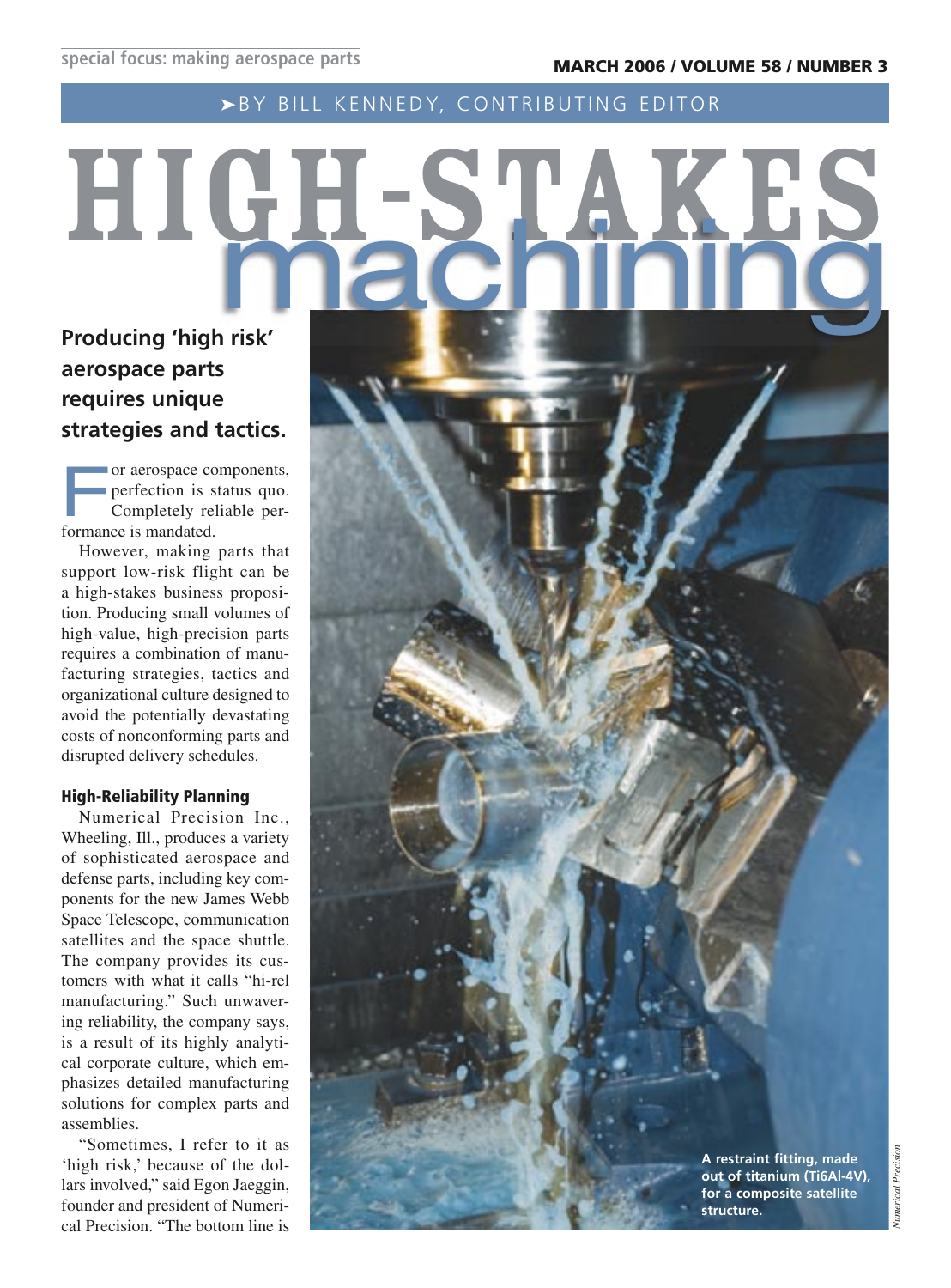

if you work on an \$85,000 component, there is no room for error. You have to train and motivate and create a culture that is totally different than that of other machine shops."

Karl Dahlstrom, vice president of engineering at Numerical Precision, said effective project management begins with preprocess planning. "When a job is being considered, a team gets together that represents the different expertise in each of the departments," he said. "We come up with the preliminary process and, at that point, we determine what level of job it's going to be."

The jobs are ranked on a scale from one to five. A level-one job may be a simple pin or washer, and require only review and confirmation of planned process steps. A level-five job might be a nose connection fitting for a composite structure on a satellite system, involving complex multiple-axis machining of a titanium component and wire EDMing. "A level-five job carries a financial risk to the company, and, therefore, entails approval of the sequence of operations by a company officer," Dahlstrom said.

Part complexity is not the only characteristic used to evaluate jobs; a project involving a new customer or a significant challenge regarding delivery may also receive a high ranking.

Jaeggin said an "instrumental tool" in the planning process for complex parts is the use of stereolithography apparatus (SLA) models. Created from the part's CAD file, these models "give the toolmakers and machinists full visualization of what this darn thing looks like. You can hold it, touch it, feel it."

Dahlstrom said particularly complex parts benefit from SLA evaluation be-

**This complex 10.67"-dia. nozzle plate, machined from solid titanium, is an air-conditioning component for the new Airbus A380 jumbo jet.**

cause "you can physically see how your fixturing is going to be used, how the tool is going to reach into a deep cavity, or how you are going to access internal features that may need EDMing."

### Close Collaboration

Reil Industrial Enterprises Ltd., Mississauga, Ontario, specializes in the machining of highly detailed and intricate parts for makers of space vehicles and defense systems. Among the low-volume, high-value parts Reil Industrial manufactures are components of the space shuttle's articulated robotic manipulator system the Canadarm.

Space-related and defense work is profitable, said Bill Reil, the company's vice president of manufacturing, "but you don't do as well as people think." Although margins may be higher than commodity-level machining, "the risks are much higher," he said.

The key to success is close collaboration with customers. "Manufacturing engineers from our customers will come in and want to know how we are going to go about making their parts," Reil said. "So it's really a collaborative effort between the customer and the guys who are going to do the work." In many cases, the collaboration produces design changes that improve the manufacturability of parts, reduce costs and speed delivery.

#### Tooling Tactics

Every job has a deadline, but achieving maximum metal-removal rates, Reil said, "is not a big issue, because we are not doing production. We are going for ultra-high quality, as opposed to hog it out, rough it out and get it off the machine."

Many aerospace components are thin-walled and made of materials that may spring back or suffer metallurgical changes while undergoing heavy cuts. As a result, machining parameters

are conservative. "We take very light cuts, so it minimizes the distortion," Reil said. "Our depths of cut in roughing are from 0.010" to 0.020", and in finishing from 0.001" to 0.005". Springback is common with titanium, so that's why we do a semifinish and a finish pass. We tickle these things all the way down."

K.L. Steven Co. Inc., Rio Rancho, N.M., concentrates on smaller aerospace parts, those "you can hold in your hand [that are] made of all the nasty materials—the high-strength, high-temperature alloys for the hot parts of the engines," said Steve Weitz, president and owner.

Regarding the shop's metalcutting tactics, "we are looking for consistency," he said. Running an insert hard and changing it frequently will re-



**hydraulic systems machined from hardened 321 stainless steel.**

move metal fast, but the time needed to change out the tool and reset it must be considered as well. "You have to balance what it takes to get [a tool] back into production."

An example of the shop's quest for consistency is that most of its machines use cutting oil, as opposed to coolant. In high-nickel alloys, the shop found that the tradeoff in the extreme increase in tool life resulting from the use of oil offset the loss of productivity caused by cutting at lower speeds. Weitz said, "Say we are working with a small corner radius. The oil allows us to run it a little bit slower, get more even wear on the tool and consistently maintain radii." He also noted cus-



**Forward transition component of the space shuttle's robotic manipulator system—the Canadarm.**

tomers' increased emphasis on part appearance. "Aside from dimensional requirements, the actual look is very important. Cutting oil helps with that also."

Occasionally, a high-risk operation can prompt a move from high-tech machinery to highly skilled personnel. Numerical Precision's Dahlstrom noted that aerospace parts typically feature large numbers of small, tapped holes. "When we are dealing with a titanium part that costs \$45,000, and we're tapping an 0-80 UNF hole, 0.250" deep, we find there is a lot of risk involved in getting too aggressive with the machine tapping. So we will give that tapping step to a toolmaker to tap the hole manually on a special bench."

#### Measure Twice, Cut Once

*K.L. Steven*

Weitz feels a major distinguishing characteristic of aerospace machining is comprehensive inspection requirements. "I've got a lot more overhead in inspection than a normal machine shop does," he said.

K.L. Steven has to maintain a fully certified department, train machinists and give them the proper tools, and perform inspections on the floor. There is a person who is on the computer almost full time filling out quality-control forms that apply before and after the job. The parts any shop owner makes have to be right, Weitz said, "but he's doing his own inspection. He doesn't necessarily have to be certified externally by the customer."

K.L. Steven inspects 100 percent of

the parts it makes. "We really can't do SPC (statistical process<br>
control) sampling; it's<br>
not going to work on<br>
the small quantities<br>
we ship," Weitz said.<br>
For certain custom-<br>
ers, 100 percent incontrol) sampling; it's not going to work on the small quantities we ship," Weitz said. For certain customers, 100 percent inspection is required. With some customers, K.L. Steven some customers, K.L. Steven<br>participates in vendor-release programs, wherein "we make parts that programs, wherein "we make parts that do not get any receiving inspection," Weitz said. "The customer approves our inspection department, and our QC manager is approved as their represen-

parts and they go into assemblies." Weitz doesn't consider the inspection requirements onerous, however. "We make a lot of parts for General

tative in our shop. Essentially, we ship

Electric engines. Personally, I can tell you I'm very comforted to know that the plane I'm riding in has GE engines," he said. "It's a great responsibility and that's the way we treat it."

Repeated verification of dimensions is not limited to the parts themselves. All elements of the machining system



are involved. "Some people work under the pretense that if it comes off a CNC machine it's got to be right," said Reil. "That's not always the case. Machines go out of spec through regular use. We are constantly leveling, releveling and verifying that our machines are correct." He said his shop "checks all the variables all the way through. The biggest thing is the old adage: measure twice, cut once."

#### Changing (Lead) Times

In today's just-in-time manufacturing environment, maintaining inventory is considered risky. But the need to meet customers' emergency demands can make it necessary to take risks.

Paramount Machine Co. Inc., Manchester, Conn., specializes in manufacturing precision-machined parts and assemblies for aerospace and other markets. The company continually seeks ways to improve its ability to respond to short-lead-time situations. In addition to investing in state-of-the-art machinery, developing quick-change tooling and setup reduction tech-

*Reil Industrial*

**Reil Industrial machined and assembled all of the parts for this ground-test Mars rover unit, as well as installing the wiring and performing preliminary tests.**